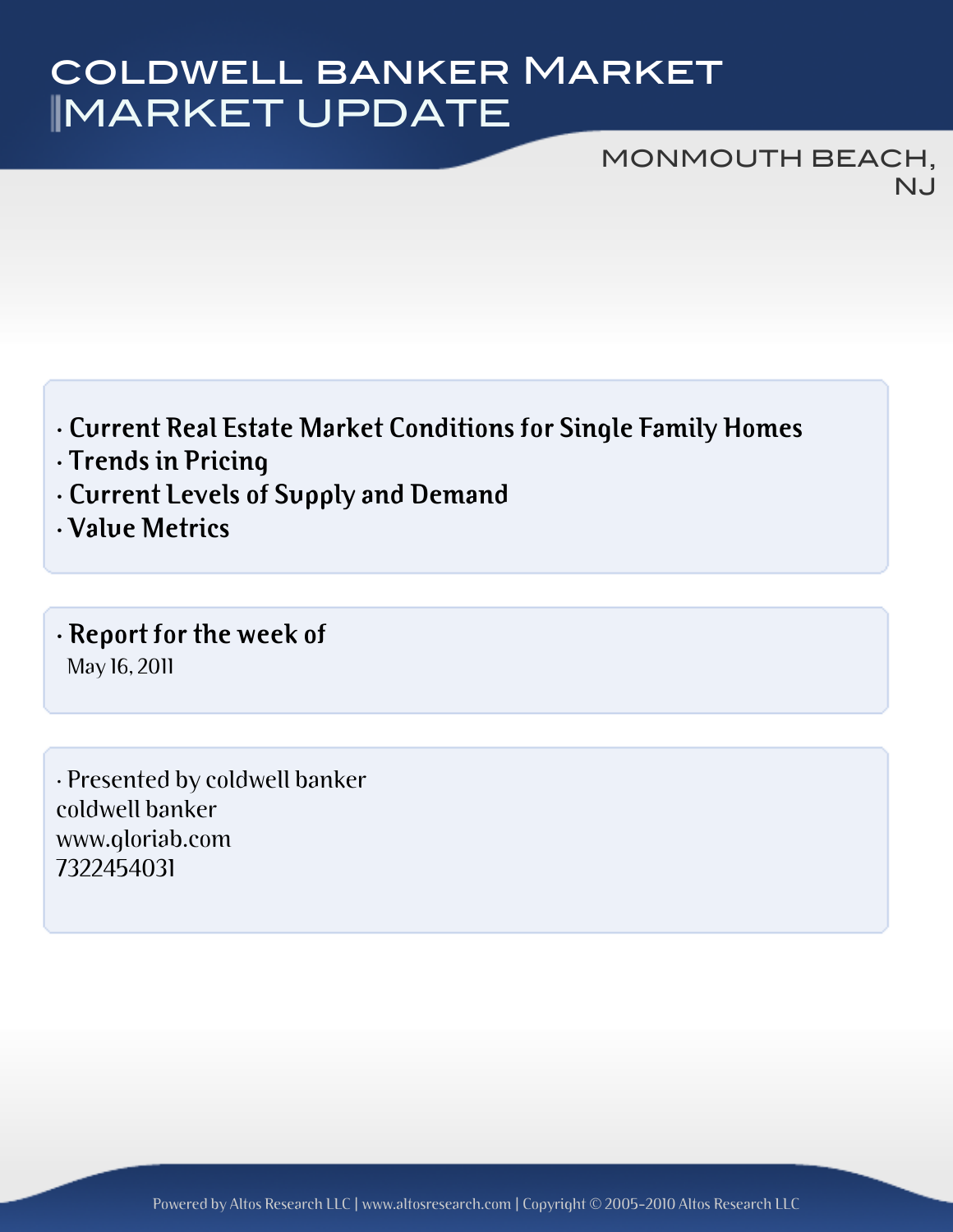Single Family Homes in

#### coldwell banker - www.gloriab.com **CITY OVERVIEW**

#### MONMOUTH BEACH, NJ

#### **This Week**

The median list price in MONMOUTH BEACH, NJ this week is \$989,000. The 54 properties have been on the market for an average of 217 days.

Inventory has been lightening lately and the Market Action Index has been trending up. Though days-on-market is increasing, these are mildly positive indications for the market.

#### **Supply and Demand**

The market has been consistently cool for several weeks. Demand level are low relative to the available inventory. It's a Buyer's market and prices continue to fall. Look for a persistent shift in Market Action before prices plateau or begin to rise again.

| Median List Price                                                                                                                                                                                                                                      |                                        | \$989,000          | ∙י   |  |  |
|--------------------------------------------------------------------------------------------------------------------------------------------------------------------------------------------------------------------------------------------------------|----------------------------------------|--------------------|------|--|--|
| Average List Price                                                                                                                                                                                                                                     |                                        | \$1,238,865        |      |  |  |
| Asking Price Per Square Foot                                                                                                                                                                                                                           |                                        | \$ 326             | œ    |  |  |
| Average Days on Market (DoM)                                                                                                                                                                                                                           |                                        | 217                | r fr |  |  |
| Inventory of Properties Listed                                                                                                                                                                                                                         |                                        | 54                 |      |  |  |
| Most Expensive Listing                                                                                                                                                                                                                                 |                                        | \$6,500,000        |      |  |  |
| Least Expensive Listing                                                                                                                                                                                                                                |                                        | \$369,900          |      |  |  |
| Average Age of Listing                                                                                                                                                                                                                                 |                                        | 45                 |      |  |  |
| Percent of Properties with Price Decrease                                                                                                                                                                                                              |                                        | 30 %               |      |  |  |
| Percent Relisted (reset DOM)                                                                                                                                                                                                                           |                                        | 19 %               |      |  |  |
| Percent Flip (price increased)                                                                                                                                                                                                                         |                                        | 4 %                |      |  |  |
| Median House Size (sq ft)                                                                                                                                                                                                                              |                                        | 3300               |      |  |  |
| Median Lot Size                                                                                                                                                                                                                                        |                                        | $0.25 - 0.50$ acre |      |  |  |
| Median Number of Bedrooms                                                                                                                                                                                                                              |                                        | 4.0                |      |  |  |
| Median Number of Bathrooms                                                                                                                                                                                                                             |                                        | 3.0                |      |  |  |
|                                                                                                                                                                                                                                                        | <b>Altos Research Value Statistics</b> |                    |      |  |  |
| Market Action Index                                                                                                                                                                                                                                    | <b>Strong Buyer's</b>                  | 9.4                |      |  |  |
| The Market Action Index answers the question "How's the Market?" by measuring<br>the current rate of sale versus the amount of the inventory. Index above 30<br>implies a seller's advantage. Below 30, conditions give the advantage to the<br>buyer. |                                        |                    |      |  |  |
|                                                                                                                                                                                                                                                        |                                        |                    |      |  |  |
|                                                                                                                                                                                                                                                        |                                        |                    |      |  |  |

#### **Characteristics per Quartile**

| Quartile      | <b>Median Price</b> |      | Sq. Ft. Lot Size        | Beds | Baths        |    | Age Inventory New |                | Absorbed     | <b>DOM</b> |                                   |
|---------------|---------------------|------|-------------------------|------|--------------|----|-------------------|----------------|--------------|------------|-----------------------------------|
| Top/First     | \$1,859,900         | 5200 | $0.25 - 0.50$<br>acre   | 5.0  | 4.5          | 15 | 13                |                |              | 309        | Most expensive 25% of properties  |
| Upper/Second  | \$1,299,900         |      | 3300 $0.25 - 0.50$ acre | 4.0  | 3.5          | 25 | 13                | $\mathbf{0}$   |              | 176        | Upper-middle 25% of properties    |
| Lower/Third   | \$844,500           | 3337 | 0.25 - 0.50<br>acre     | 4.0  | $\angle$ 2.5 | 30 | 14                | $\overline{1}$ | $\mathbf{0}$ | 170        | Lower-middle 25% of properties    |
| Bottom/Fourth | \$637,000           | 1872 | $0.25 - 0.50$<br>acre   | 3.0  | 2.0          | 64 | 14                | $\mathbf 0$    |              | 216        | Least expensive 25% of properties |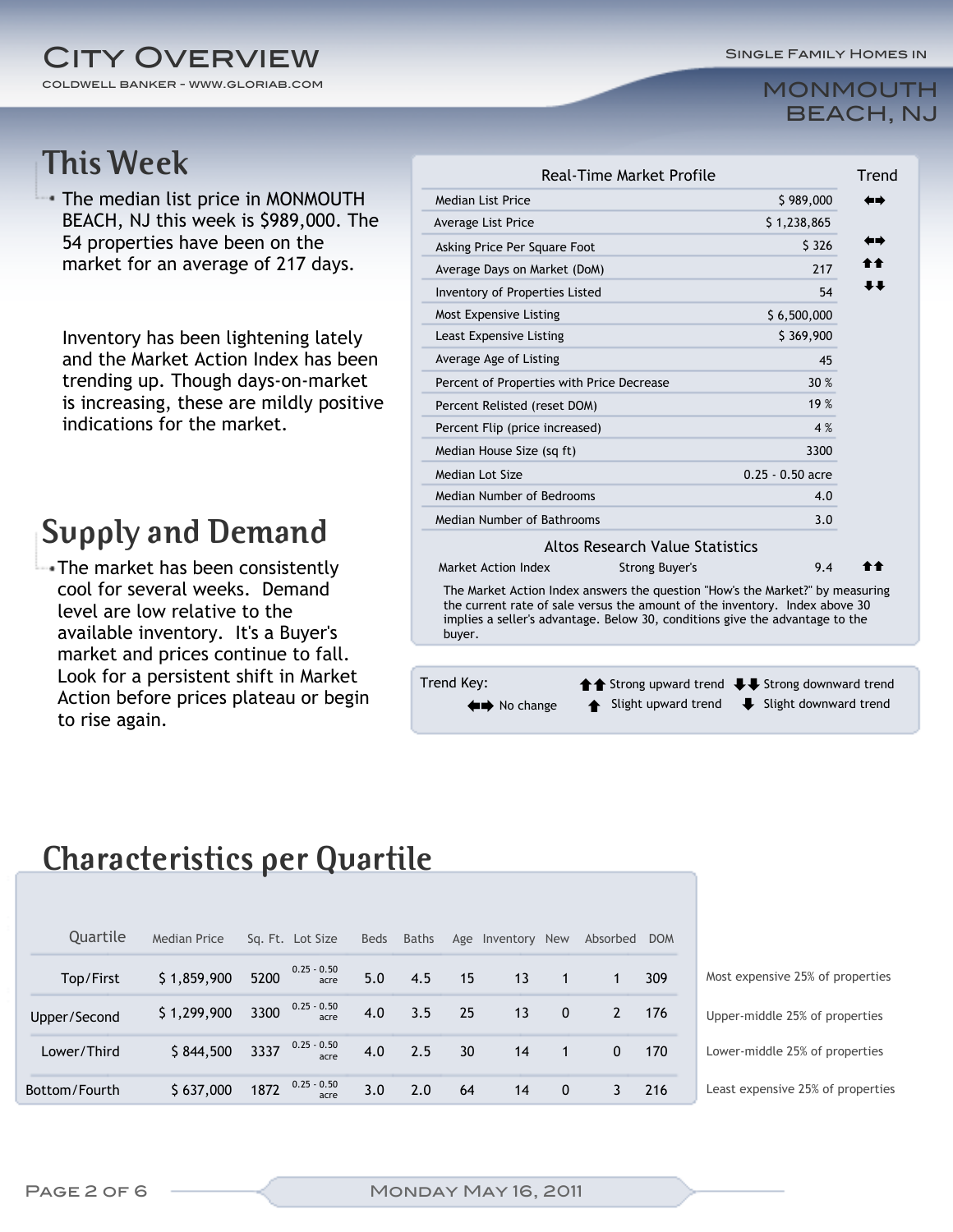Single Family Homes in

# BEACH, NJ

### **Median Price**

The market seems to have paused around this plateau. The Market Action Index is a good leading indicator for the durability of this trend.



## **Quartile Prices**

Prices have settled at a price plateau across the board. Prices in all four quartiles are basically mixed. Look for a persistent shift (up or down) in the Market Action Index before prices move from these current levels.

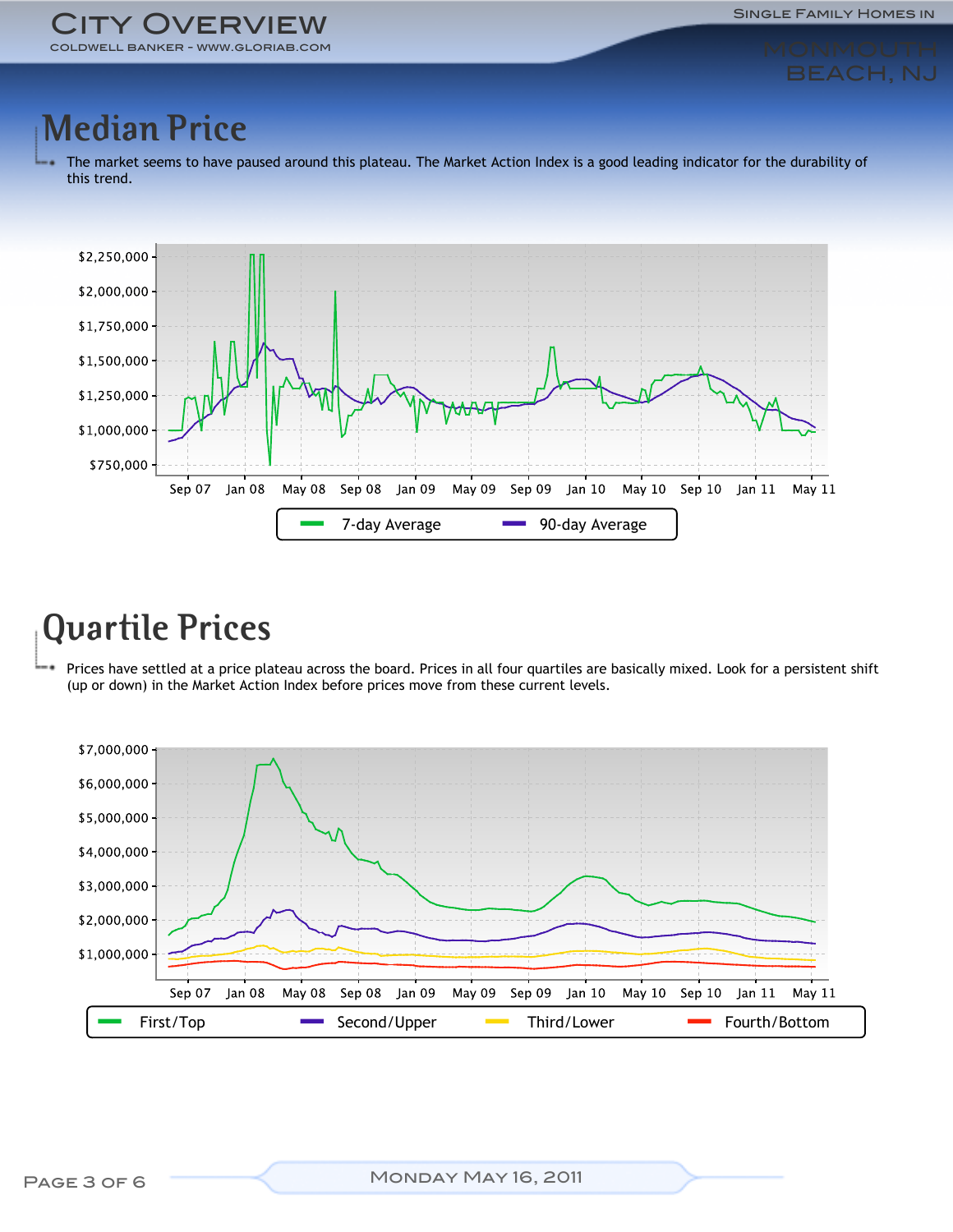# BEACH, NJ

## **Price per Square Foot**

The market plateau is seen across the price and value. The price per square foot and median list price have both been reasonably stagnant. Watch the Market Action Index for persistent changes as a leading indicator before the market moves from these levels.



#### **Inventory of Properties Listed for Sale**

Inventory has been falling in recent weeks. Note that declining inventory alone does not signal a strengthening market. Look to the Market Action Index and Days on Market trends to gauge whether buyer interest is changing with the available supply.

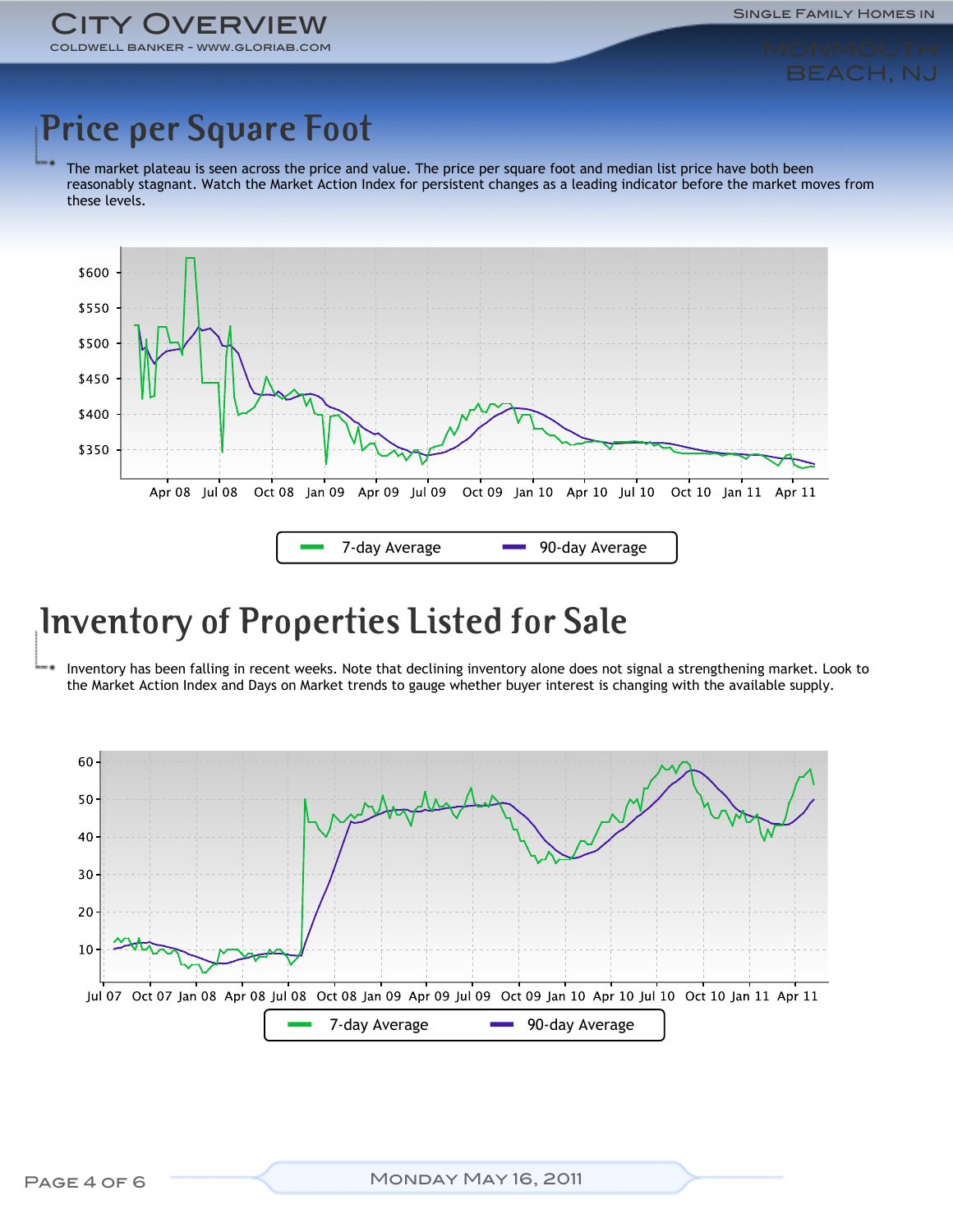

# **Market Action Index**

The MONMOUTH BEACH market is currently quite strongly in the Buyer's Advantage zone (below 30). The 90-day Market Action Index stands at 9.37. With several months of inventory available at the current sales rate, buyers should find ample choice.



# **Market Action Index per Quartile**

Not surprisingly given the overall Market Action Index, all quartiles are in the Buyer's Market zone with several months of inventory given the current rate of demand for homes in the quartile. Watch the quartile for changes before the overall market shifts. Often one end of the market (e.g. the low end) will improve and signal a strengthening market before the whole group changes.



Residential house prices are a function of supply and demand, and market conditions can be characterized by analyzing those factors. Watch this index for sustained changes: if the index falls into the Buyer's Advantage zone (below 30) for a long period, prices are likely in for a downward correction.

The Market Action Index (MAI) illustrates a balance between supply and demand using a statistical function of the current rate of sale versus current inventory.